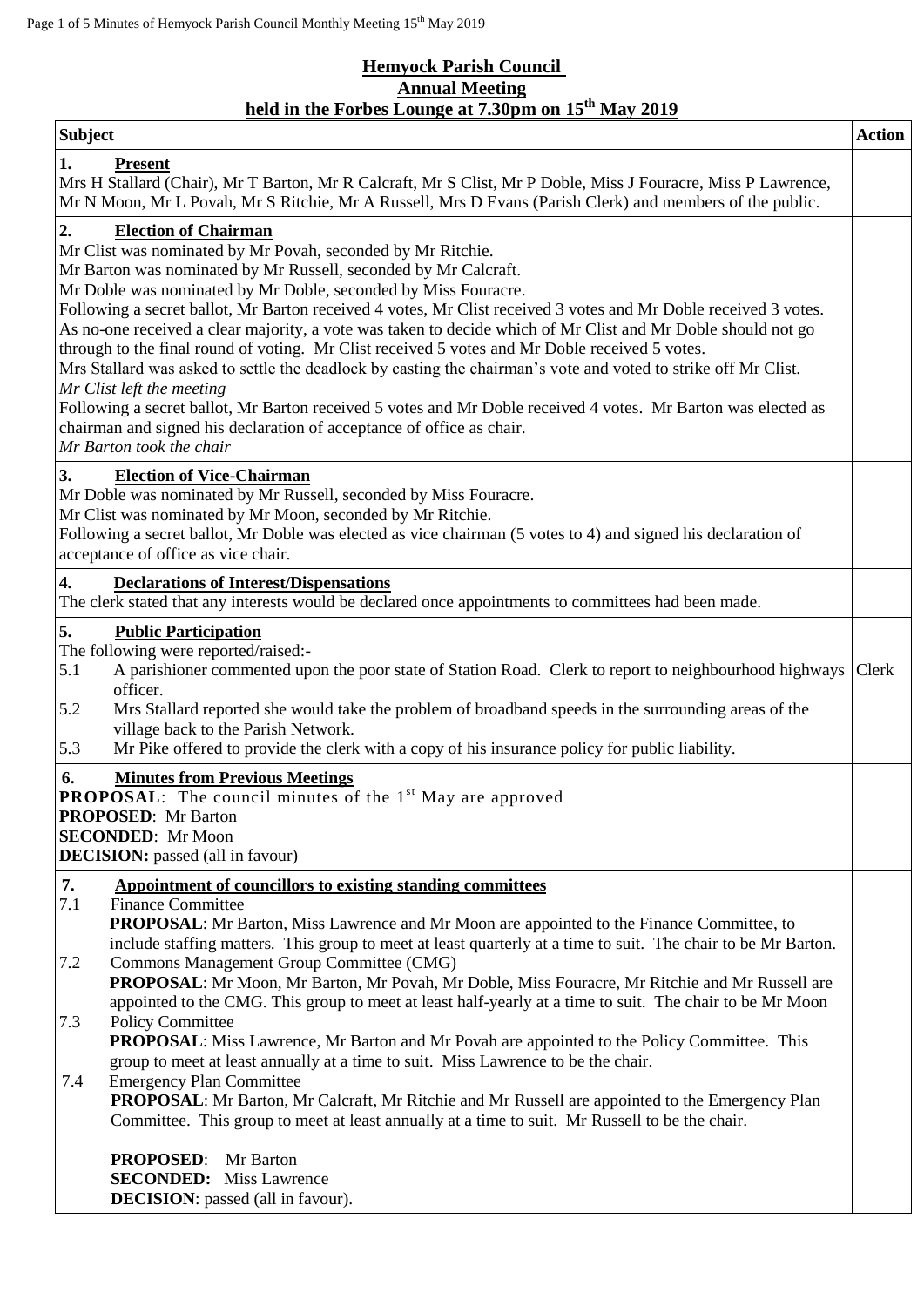| 8.          | Appointment of councillors to working groups                                                                                                        |  |
|-------------|-----------------------------------------------------------------------------------------------------------------------------------------------------|--|
| 8.1         | Asset Management - Mr Povah and Miss Lawrence                                                                                                       |  |
| 8.2         | Blackdown Healthy Living & Activities Centre (BHLAC) - heating system - Mr Doble, Mr Moon, Mr                                                       |  |
|             | Povah and Miss Lawrence are appointed to this working group to work with Peta Dayus-Jones and team at                                               |  |
|             | <b>BHLAC.</b>                                                                                                                                       |  |
| 9.          | <b>Appointment of councillors as representatives</b>                                                                                                |  |
| 9.1         | <b>Cemetery Representatives</b>                                                                                                                     |  |
|             | Mr Calcraft and Mr Barton are appointed as the cemetery representatives.                                                                            |  |
| 9.2         | Footpaths                                                                                                                                           |  |
|             | Mr Povah and Miss Fouracre are appointed as the footpaths representatives. Mr Ritchie and Mr Russell                                                |  |
|             | will join the team of volunteer walkers.                                                                                                            |  |
| 9.3         | Road Warden                                                                                                                                         |  |
| 9.4         | to be agreed at next meeting.<br>Highways                                                                                                           |  |
|             | to be agreed at next meeting.                                                                                                                       |  |
| 9.5         | Snow Warden                                                                                                                                         |  |
|             | Mr Russell and Mr Clist are appointed snow wardens.                                                                                                 |  |
| 10.         | <b>Appoint new committees</b>                                                                                                                       |  |
|             | None required.                                                                                                                                      |  |
|             |                                                                                                                                                     |  |
| 11.<br>11.1 | Review representation on external bodies and arrangements for reporting back                                                                        |  |
|             | Blackdown Hills Parish Network (BHPN)<br><b>PROPOSAL:</b> Mrs Stallard is happy to continue being the BHPN representative. (the representative does |  |
|             | not need to be a councillor)                                                                                                                        |  |
|             |                                                                                                                                                     |  |
| 11.2        | Longmead                                                                                                                                            |  |
|             | <b>PROPOSAL:</b> Mr Ritchie and Mr Russell are appointed as the Longmead representatives.                                                           |  |
|             |                                                                                                                                                     |  |
| 11.3        | Parish Hall                                                                                                                                         |  |
|             | <b>PROPOSAL:</b> Miss Lawrence and Mr Calcraft are appointed as the Parish Hall representatives.                                                    |  |
|             |                                                                                                                                                     |  |
| 11.4        | The Garages                                                                                                                                         |  |
|             | <b>PROPOSAL:</b> Mr Calcraft and Miss Fouracre are appointed as The Garages representatives.                                                        |  |
| 11.5        | Peter Holway/Second Poor Charity                                                                                                                    |  |
|             | <b>PROPOSAL:</b> Mr Edwards, Mr Hart, Mrs Redwood and Mrs Hawkins are the trustees. Clerk to confirm                                                |  |
|             | that these trustees are willing to continue.                                                                                                        |  |
|             |                                                                                                                                                     |  |
| 11.6        | Mary Waldron Trust                                                                                                                                  |  |
|             | <b>PROPOSAL:</b> Mrs Cartledge is the existing parish council representative. Clerk to confirm that the                                             |  |
|             | trustees are willing to continue to serve.                                                                                                          |  |
|             |                                                                                                                                                     |  |
| 11.7        | Hemyock Primary School                                                                                                                              |  |
|             | Patrick Redwood, Chair of Governors, will provide council with regular updates. Clerk to confirm that Mr                                            |  |
|             | Redwood is willing to continue.                                                                                                                     |  |
| 11.8        | Blackdown Healthy Living and Activities Centre                                                                                                      |  |
|             | <b>PROPOSAL:</b> Mr Doble and Mr Moon are appointed as the BHLAC representatives.                                                                   |  |
|             |                                                                                                                                                     |  |
|             | <b>PROPOSED:</b> Mr Barton                                                                                                                          |  |
|             | <b>SECONDED:</b> Miss Lawrence                                                                                                                      |  |
|             | <b>DECISION:</b> passed (all in favour)                                                                                                             |  |
| 12.         | <b>Review any delegation arrangements for committees</b>                                                                                            |  |
| 12.1        | <b>PROPOSAL:</b> the Commons Management Group (CMG) has delegated responsibility to incur expenditure                                               |  |
|             | to the value of the allocated budget for the CMG (currently $\pounds1,000$ per annum) to effectively manage the                                     |  |
|             | commons.                                                                                                                                            |  |
|             | <b>PROPOSED:</b> Mr Doble                                                                                                                           |  |
|             | <b>SECONDED:</b> Miss Lawrence                                                                                                                      |  |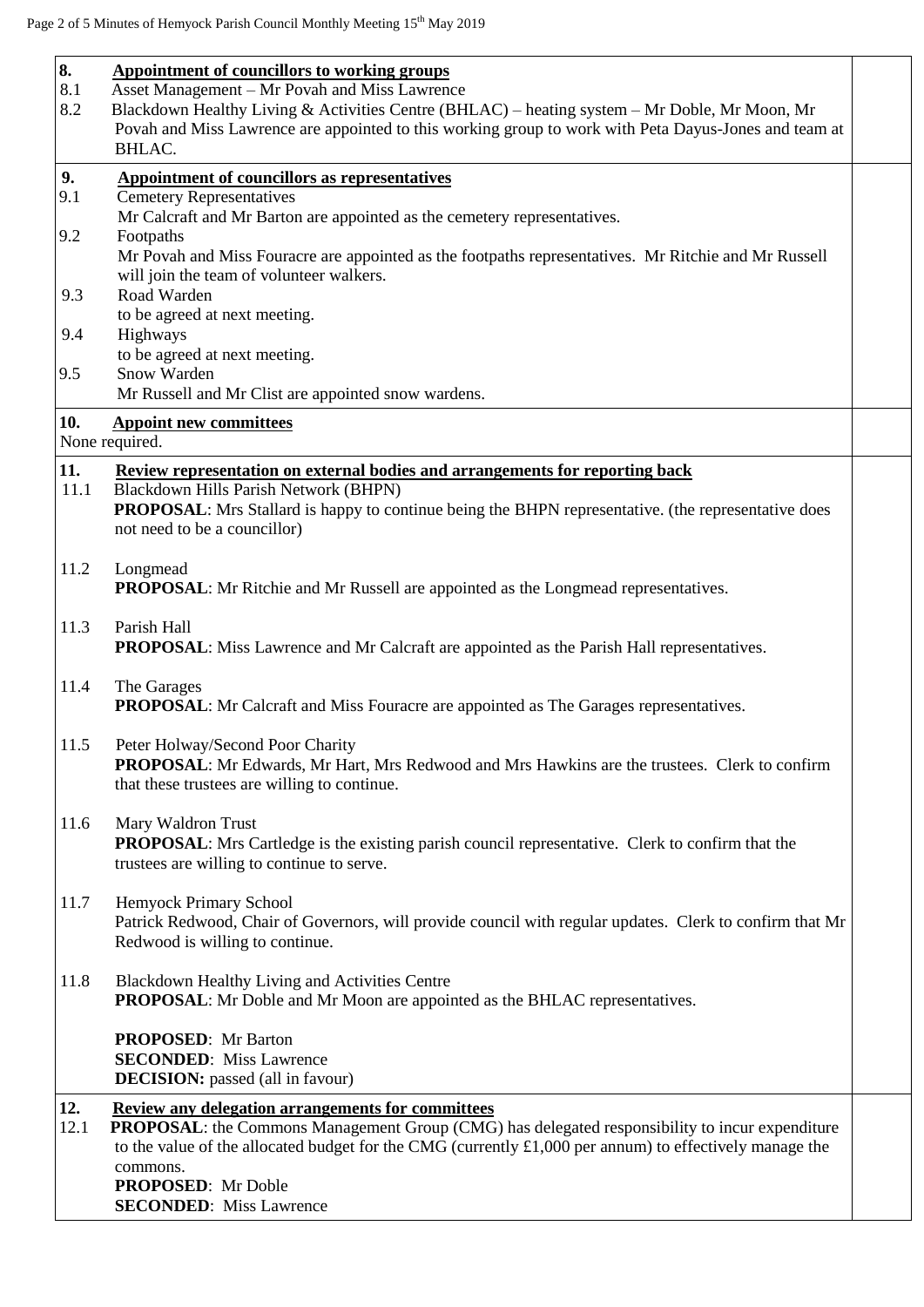| <b>DECISION:</b> passed (all in favour)                                                                                                                                                                                                                                                                                                                                                                                                                                                                                                                                                                                                                                                                                                                                                                                                                                                                                                                                                                                                                                                                                                                                                                                                                                             |                |                                                  |       |  |  |
|-------------------------------------------------------------------------------------------------------------------------------------------------------------------------------------------------------------------------------------------------------------------------------------------------------------------------------------------------------------------------------------------------------------------------------------------------------------------------------------------------------------------------------------------------------------------------------------------------------------------------------------------------------------------------------------------------------------------------------------------------------------------------------------------------------------------------------------------------------------------------------------------------------------------------------------------------------------------------------------------------------------------------------------------------------------------------------------------------------------------------------------------------------------------------------------------------------------------------------------------------------------------------------------|----------------|--------------------------------------------------|-------|--|--|
| 13.<br><b>Review Terms of Reference for committees and groups</b>                                                                                                                                                                                                                                                                                                                                                                                                                                                                                                                                                                                                                                                                                                                                                                                                                                                                                                                                                                                                                                                                                                                                                                                                                   |                |                                                  |       |  |  |
| To be referred to Policy Committee.                                                                                                                                                                                                                                                                                                                                                                                                                                                                                                                                                                                                                                                                                                                                                                                                                                                                                                                                                                                                                                                                                                                                                                                                                                                 |                |                                                  |       |  |  |
| 14.<br><u>To agree dates, times and venues for future ordinary council meetings for the year ahead</u><br><b>PROPOSAL:</b> the council meet on the first Wednesday of each month at 7.30pm Forbes Lounge, Parish<br>Hall (except August)<br><b>PROPOSED:</b> Mr Doble<br><b>SECONDED:</b> no one<br><b>DECISION:</b> failed                                                                                                                                                                                                                                                                                                                                                                                                                                                                                                                                                                                                                                                                                                                                                                                                                                                                                                                                                         |                |                                                  |       |  |  |
| <b>PROPOSAL:</b> the council meet on first Wednesday of each month at 7.30pm Forbes Lounge, Parish Hall<br>(except for January).<br>PROPOSED: Mr Moon<br><b>SECONDED:</b> Mr Calcraft<br><b>DECISION:</b> passed (all in favour)                                                                                                                                                                                                                                                                                                                                                                                                                                                                                                                                                                                                                                                                                                                                                                                                                                                                                                                                                                                                                                                    |                |                                                  |       |  |  |
| 15.<br>To review and adopt standing orders and financial regulations                                                                                                                                                                                                                                                                                                                                                                                                                                                                                                                                                                                                                                                                                                                                                                                                                                                                                                                                                                                                                                                                                                                                                                                                                |                |                                                  |       |  |  |
| Carried forward to next month as clerk wishes to make updates.                                                                                                                                                                                                                                                                                                                                                                                                                                                                                                                                                                                                                                                                                                                                                                                                                                                                                                                                                                                                                                                                                                                                                                                                                      |                |                                                  | Clerk |  |  |
| 16.<br>To adopt MDDC's Code of Conduct<br><b>PROPOSAL:</b> The council adopts MDDC's Code of Conduct.<br><b>PROPOSED:</b> Mr Barton<br><b>SECONDED:</b> Miss Lawrence<br><b>DECISION:</b> passed (all in favour)<br>17.<br><b>Planning</b><br>The following applications were considered:-<br>Mr Moon declared that he had a personal interest in the following application as the applicant is his nephew.<br>17.1<br>19/00678/HOUSE. Erection of first floor extension. Bracken, Hemyock.<br><b>PROPOSAL:</b> The council is content with the overall development. However, it has some<br>concerns with regard to the type of material proposed for cladding and the colour of the<br>slate on the roof. The pc believes that it is not in keeping with the local vernacular. The<br>scale and size is also missing from the drawings.<br><b>PROPOSED:</b> Mr Barton<br><b>SECONDED:</b> Mr Ritchie<br><b>DECISION:</b> passed (all in favour). Mr Moon abstained from the vote.<br>Permission noted for:-<br>17.2<br>19/00536/HOUSE. Erection of single-storey extension with balcony and stairs and new render finish to<br>house. Lower Mackham Farm, Hemyock.<br>19/00345/HOUSE. Erection of single-storey side extension and erection of 1.8m high fence. 40 Castle<br>17.3 |                |                                                  |       |  |  |
| Park, Hemyock.                                                                                                                                                                                                                                                                                                                                                                                                                                                                                                                                                                                                                                                                                                                                                                                                                                                                                                                                                                                                                                                                                                                                                                                                                                                                      |                |                                                  |       |  |  |
| 18.<br><b>Finance</b><br>18.1<br>Income and expenditure and bank reconciliation<br><b>INCOME</b><br>10,550.04<br>VAT reclaim<br>1.<br>2.<br>Interest, HSBC<br>12.77                                                                                                                                                                                                                                                                                                                                                                                                                                                                                                                                                                                                                                                                                                                                                                                                                                                                                                                                                                                                                                                                                                                 |                |                                                  |       |  |  |
| <b>EXPENDITURE</b><br>Portal Plan Quest                                                                                                                                                                                                                                                                                                                                                                                                                                                                                                                                                                                                                                                                                                                                                                                                                                                                                                                                                                                                                                                                                                                                                                                                                                             |                |                                                  |       |  |  |
| 135.50<br>1.<br>Devon Communities Together<br>2.<br>50.00                                                                                                                                                                                                                                                                                                                                                                                                                                                                                                                                                                                                                                                                                                                                                                                                                                                                                                                                                                                                                                                                                                                                                                                                                           |                | Planning $fee-BHLAC$ change of use<br>Membership |       |  |  |
| <b>Roger Beaver</b><br>3.<br>340.00                                                                                                                                                                                                                                                                                                                                                                                                                                                                                                                                                                                                                                                                                                                                                                                                                                                                                                                                                                                                                                                                                                                                                                                                                                                 |                | Longmead gardening maintenance                   |       |  |  |
| Hemyock Parish Hall<br>4.<br>40.40                                                                                                                                                                                                                                                                                                                                                                                                                                                                                                                                                                                                                                                                                                                                                                                                                                                                                                                                                                                                                                                                                                                                                                                                                                                  |                | Room hire                                        |       |  |  |
| 5.<br>RPC BPI recycled Products<br>1731.60<br><b>Benches</b>                                                                                                                                                                                                                                                                                                                                                                                                                                                                                                                                                                                                                                                                                                                                                                                                                                                                                                                                                                                                                                                                                                                                                                                                                        |                |                                                  |       |  |  |
| No1 already paid - to be ratified                                                                                                                                                                                                                                                                                                                                                                                                                                                                                                                                                                                                                                                                                                                                                                                                                                                                                                                                                                                                                                                                                                                                                                                                                                                   |                |                                                  |       |  |  |
| <b>BANK RECONCILIATION</b>                                                                                                                                                                                                                                                                                                                                                                                                                                                                                                                                                                                                                                                                                                                                                                                                                                                                                                                                                                                                                                                                                                                                                                                                                                                          |                |                                                  |       |  |  |
| HSBC Community a/c<br>19,476.41                                                                                                                                                                                                                                                                                                                                                                                                                                                                                                                                                                                                                                                                                                                                                                                                                                                                                                                                                                                                                                                                                                                                                                                                                                                     |                |                                                  |       |  |  |
| <b>HSBC</b> Deposit<br>75,165.82                                                                                                                                                                                                                                                                                                                                                                                                                                                                                                                                                                                                                                                                                                                                                                                                                                                                                                                                                                                                                                                                                                                                                                                                                                                    |                |                                                  |       |  |  |
| <b>HSBC</b> Griffith/Flay                                                                                                                                                                                                                                                                                                                                                                                                                                                                                                                                                                                                                                                                                                                                                                                                                                                                                                                                                                                                                                                                                                                                                                                                                                                           | $\overline{0}$ |                                                  |       |  |  |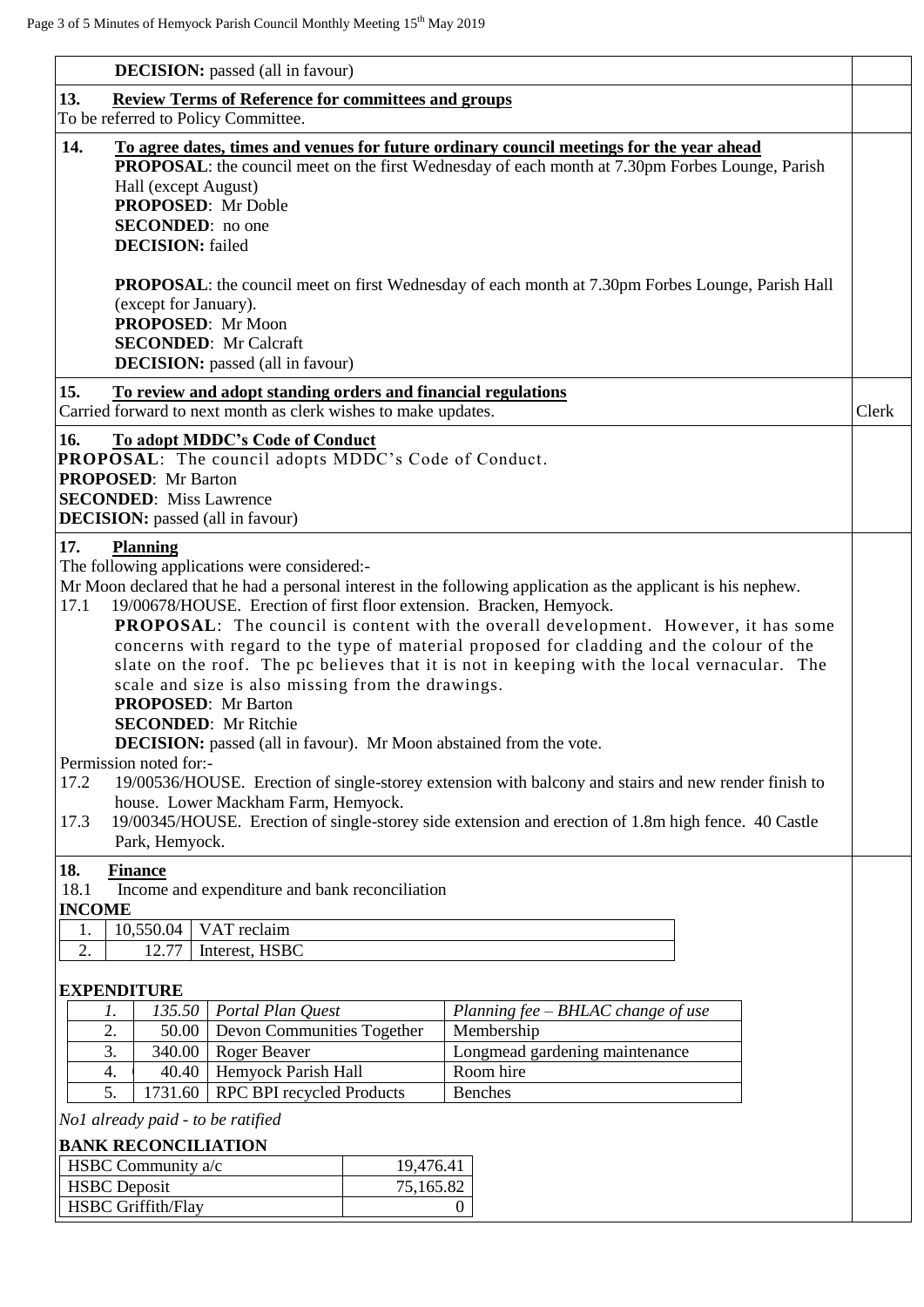| HSBC P3      |                                                                                                                                                                                              | 0.04       |                                                                                                                                                                                                                       |       |  |  |
|--------------|----------------------------------------------------------------------------------------------------------------------------------------------------------------------------------------------|------------|-----------------------------------------------------------------------------------------------------------------------------------------------------------------------------------------------------------------------|-------|--|--|
|              | <b>HSBC</b> Longmead                                                                                                                                                                         | 1.27       |                                                                                                                                                                                                                       |       |  |  |
|              | Unity Trust Bank current                                                                                                                                                                     | 100.00     |                                                                                                                                                                                                                       |       |  |  |
|              | Unity Trust Bank deposit                                                                                                                                                                     | 77,681.45  |                                                                                                                                                                                                                       |       |  |  |
|              | <b>Unity Trust Bank GF</b>                                                                                                                                                                   | 707.42     |                                                                                                                                                                                                                       |       |  |  |
|              | <b>Unity Trust Bank P3</b>                                                                                                                                                                   | 1,679.73   |                                                                                                                                                                                                                       |       |  |  |
|              | <b>Skipton Building Society</b>                                                                                                                                                              | 85,000     |                                                                                                                                                                                                                       |       |  |  |
|              | <b>United Trust Bank</b>                                                                                                                                                                     | 75,900     |                                                                                                                                                                                                                       |       |  |  |
|              |                                                                                                                                                                                              |            |                                                                                                                                                                                                                       |       |  |  |
| <b>Total</b> |                                                                                                                                                                                              | 335,712.14 |                                                                                                                                                                                                                       |       |  |  |
|              |                                                                                                                                                                                              |            | <b>PROPOSAL:</b> that the income is agreed and the                                                                                                                                                                    |       |  |  |
|              | above cheques/payments are paid/agreed.<br><b>PROPOSED:</b> Miss Lawrence<br><b>SECONDED:</b> Mr Moon<br><b>DECISION</b> : passed (all in favour).                                           |            |                                                                                                                                                                                                                       |       |  |  |
| 19.          | <b>Training</b>                                                                                                                                                                              |            |                                                                                                                                                                                                                       |       |  |  |
|              | The clerk will liaise with new councillors to arrange any necessary training.                                                                                                                |            |                                                                                                                                                                                                                       | Clerk |  |  |
| 20.          | <b>Matters Arising</b>                                                                                                                                                                       |            |                                                                                                                                                                                                                       |       |  |  |
| 20.1         | pavement with Mr Povah, Mr Calcraft, Mr Ritchie and Mr Barton.                                                                                                                               |            | Old School Court – clerk to arrange a meeting with agent/applicant to discuss potential installation of                                                                                                               | Clerk |  |  |
| 20.1         |                                                                                                                                                                                              |            | Longmead Play Area – the play area is closed as the equipment is not currently fit for purpose. $ SR/AR$                                                                                                              |       |  |  |
|              |                                                                                                                                                                                              |            | Brookridge Timber has kindly agreed to arrange the refurbishment of the play area. Mr Ritchie will liaise                                                                                                             |       |  |  |
|              |                                                                                                                                                                                              |            | with Longmead Management Group and Brookridge Timber and has offered to take this project forward.                                                                                                                    |       |  |  |
|              |                                                                                                                                                                                              |            | He has volunteered his time to refit the play area with help from Mr Russell, if necessary, and it is hoped                                                                                                           |       |  |  |
|              | that the refurbishment will be completed before the start of the summer holidays.                                                                                                            |            |                                                                                                                                                                                                                       |       |  |  |
| 21.<br>21.1  | Correspondence                                                                                                                                                                               |            |                                                                                                                                                                                                                       |       |  |  |
| 21.2         | Skipton Building Society acknowledgement of 1-year investment noted.                                                                                                                         |            |                                                                                                                                                                                                                       |       |  |  |
|              | DCC confirmation of P3 footpath grant £500.00 noted.                                                                                                                                         |            |                                                                                                                                                                                                                       |       |  |  |
| 22.<br>22.1  | Items raised by clerk<br>Posters on bridge – clerk asked for clarification on pc's position reference posters on flood bridge. The pc                                                        |            |                                                                                                                                                                                                                       |       |  |  |
|              |                                                                                                                                                                                              |            | confirmed it does not want any posters on the flood bridge. Maintenance person is instructed to remove                                                                                                                | Clerk |  |  |
|              | any that appear. Clerk will clarify position with school PTFA.                                                                                                                               |            |                                                                                                                                                                                                                       |       |  |  |
| 22.2         | The monitoring officer from MDDC will attend the next parish council meeting.                                                                                                                |            |                                                                                                                                                                                                                       |       |  |  |
| 22.3         | The bank mandate needs to be updated. Clerk will contact new councillors for necessary information.<br>Clerk                                                                                 |            |                                                                                                                                                                                                                       |       |  |  |
| 22.4         | The pump will be temporarily dismantled whilst remedial works are undertaken.                                                                                                                |            |                                                                                                                                                                                                                       |       |  |  |
| 22.5         | shortly.                                                                                                                                                                                     |            | A problem has arisen with the new noticeboard. The manufacturer is aware ad will remedy the fault                                                                                                                     |       |  |  |
|              |                                                                                                                                                                                              |            |                                                                                                                                                                                                                       |       |  |  |
| 23.          | Items raised by chairman<br>Nothing to report.                                                                                                                                               |            |                                                                                                                                                                                                                       |       |  |  |
|              |                                                                                                                                                                                              |            |                                                                                                                                                                                                                       |       |  |  |
| 24.<br>24.1  | <b>Items raised by councillors</b><br>The bridge over the river has been repaired by Devon County.                                                                                           |            |                                                                                                                                                                                                                       | LP    |  |  |
| 24.2         |                                                                                                                                                                                              |            | A parishioner had offered to put some gravel around a bench in the village. It was thought this was                                                                                                                   |       |  |  |
|              | unnecessary and not in keeping with the immediate area.                                                                                                                                      |            |                                                                                                                                                                                                                       |       |  |  |
| 24.3         |                                                                                                                                                                                              |            | Old flood bridge stones – Mr Povah to obtain quote to reset the recently damaged stones.                                                                                                                              |       |  |  |
| 24.4         | Clerk confirmed that although there was a date on the MDDC website for the Culmbridge Farm planning                                                                                          |            |                                                                                                                                                                                                                       |       |  |  |
| 24.5         |                                                                                                                                                                                              |            | application to be heard by committee, it would be decided by the planning officer under delegated powers.<br>BHLAC – wind barrier - Clerk to inform the contractor that their services are no longer required as they |       |  |  |
|              | had failed to commence the work in March as agreed.                                                                                                                                          |            |                                                                                                                                                                                                                       | Clerk |  |  |
|              |                                                                                                                                                                                              |            |                                                                                                                                                                                                                       |       |  |  |
| 25.<br>25.1  | <b>Public Participation</b>                                                                                                                                                                  |            |                                                                                                                                                                                                                       |       |  |  |
| 25.2         | Newsletter – the pc will need to appoint a new editor of the newsletter and discuss delivery method.<br>Monthly Market – pc to consider continuing to have a presence at the monthly market. |            |                                                                                                                                                                                                                       |       |  |  |
| 26.          | Date of next Meeting 5 <sup>th</sup> June 2019 at 7.30pm, Forbes Lounge, Parish Hall                                                                                                         |            |                                                                                                                                                                                                                       |       |  |  |
|              |                                                                                                                                                                                              |            |                                                                                                                                                                                                                       |       |  |  |